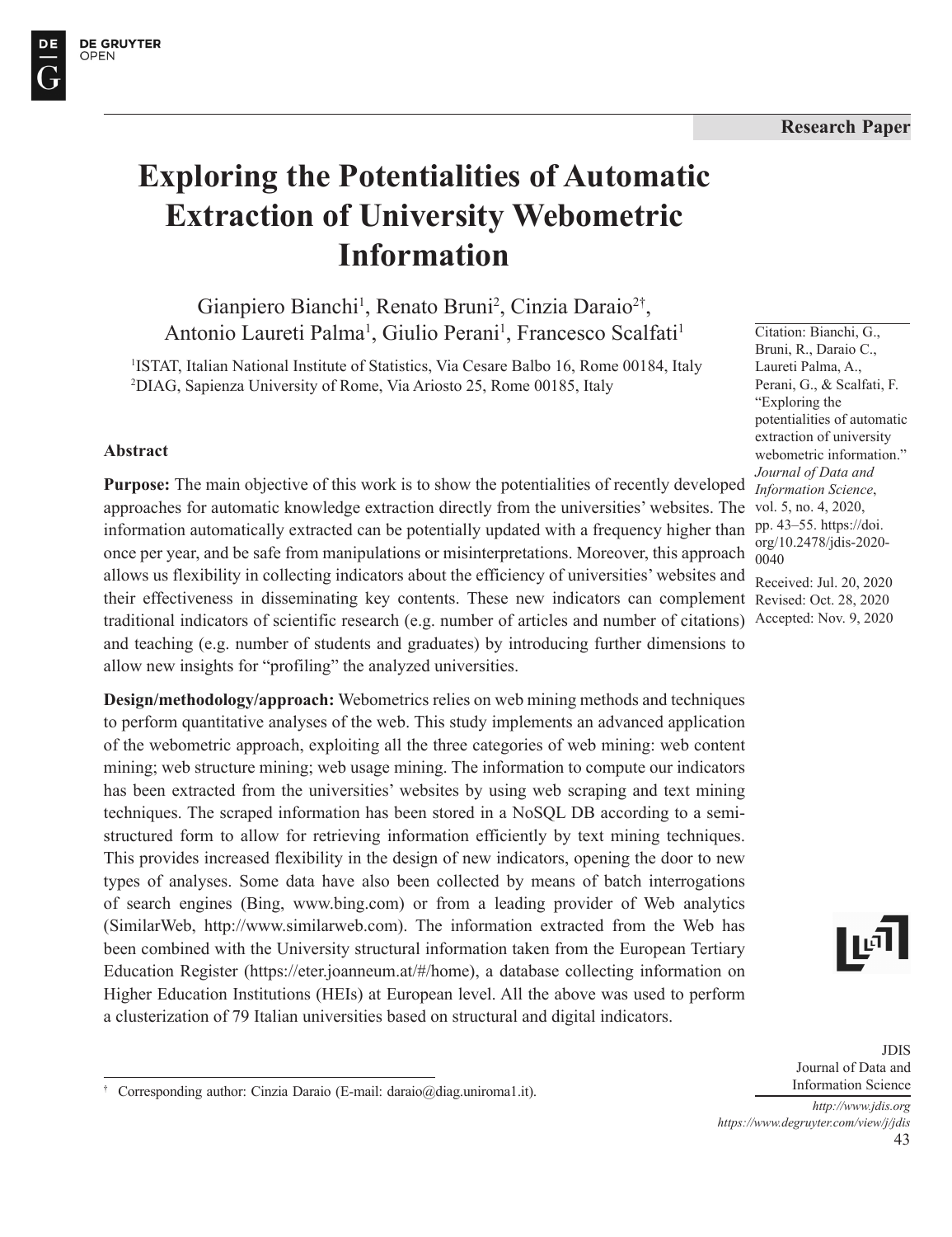**Findings:** The main findings of this study concern the evaluation of the potential in digitalization of universities, in particular by presenting techniques for the automatic extraction of information from the web to build indicators of quality and impact of universities' websites. These indicators can complement traditional indicators and can be used to identify groups of universities with common features using clustering techniques working with the above indicators.

**Research limitations:** The results reported in this study refers to Italian universities only, but the approach could be extended to other university systems abroad.

**Practical implications:** The approach proposed in this study and its illustration on Italian universities show the usefulness of recently introduced automatic data extraction and web scraping approaches and its practical relevance for characterizing and profiling the activities of universities on the basis of their websites. The approach could be applied to other university systems.

**Originality/value:** This work applies for the first time to university websites some recently introduced techniques for automatic knowledge extraction based on web scraping, optical character recognition and nontrivial text mining operations (Bruni & Bianchi, 2020).

**Keywords** Development of data and information services; Webometrics indicators; Higher education institutions; Automatic extraction; Machine learning; Optimization

## **1 Introduction**

The need for indicators to describe and evaluate universities is constantly increasing. Policy makers are facing opportunities generated by the availability of new types of information, including a large number of university rankings, which often attract policy and media attention, even if they may also receive harsh methodological criticism. Daraio and Bonaccorsi (2017) discuss new trends in the user requirements of the indicators and show, based on the case of European universities, how the intelligent integration of existing data may lead to an openlinked data platform which may in turn bring to the construction of new indicators. Recent significant trends and challenges in data integration for Research and Innovation activities have been discussed in Daraio and Glanzel (2016), which highlight the need for new ways of data integration and interoperability among many heterogeneous data sources. In the recent Springer Handbook of Science and Technology Indicators by Glänzel et al. (2019), there is a full section on new indicators for research assessment. It includes indicators coming from social media (Wouters, Zahedi, & Costas, 2019), a survey of the development of data collection procedures on the web focusing on current practices, data cleansing and matching, data quality and transparency (Bar-Ilan, 2019) and a review of webometric, altmetric, and other online indicators for the impact assessment of nonstandard academic outputs (Thelwall, 2019).

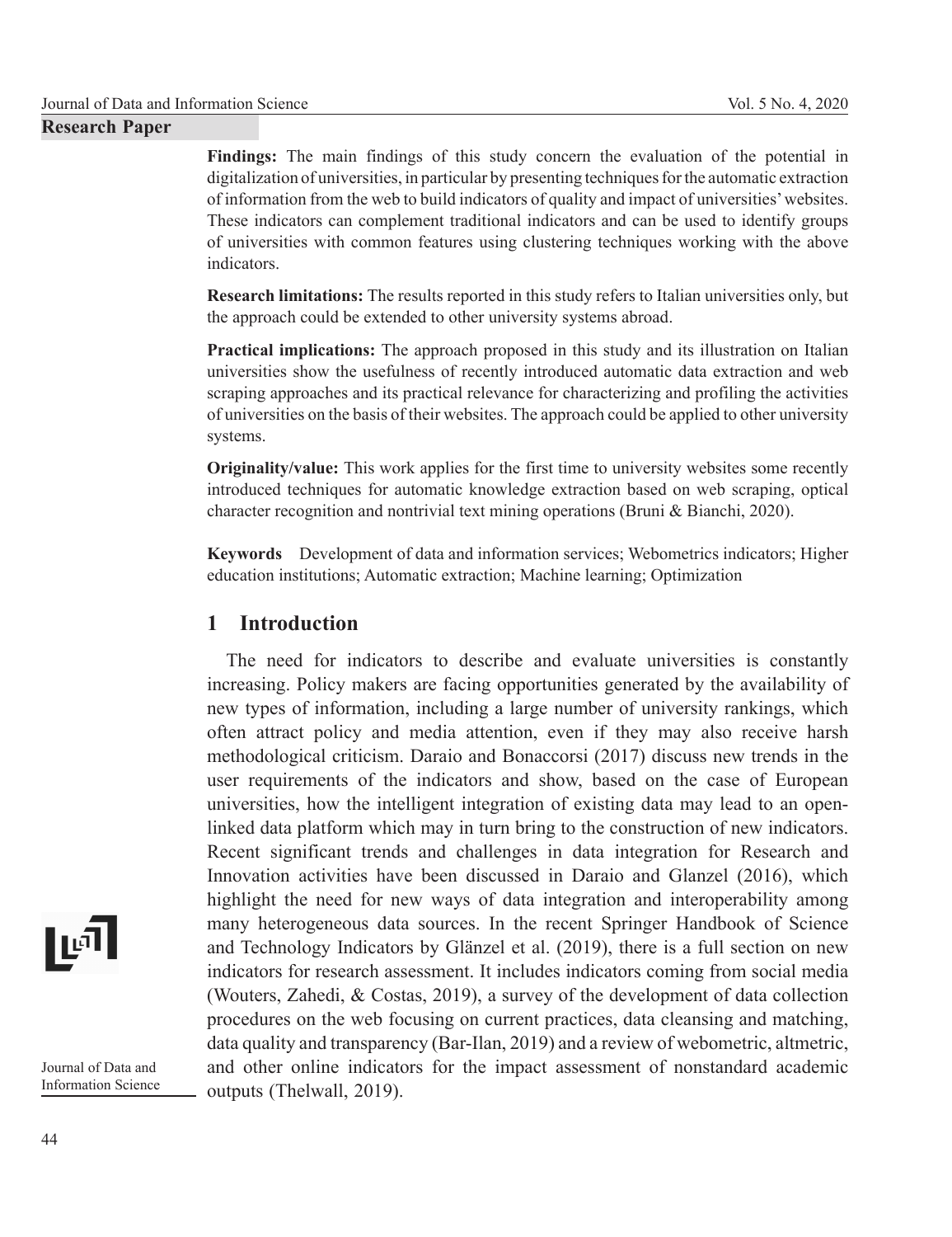Webometrics relies on web mining methods and techniques to perform quantitative analyses of the web. This approach is already extensively adopted to produce statistics with data collected from the Web (Björneborn & Ingwersen, 2004; Thelwall, 2009; Thelwall, Vaughan, & Björneborn, 2005). Similar techniques have been recently specialized for the analysis and the evaluations of higher educational Institutions, by retrieving the institution information from their websites. In practice, a webometric approach can draw a "university profile" by analyzing many different aspects concerning the university website. Some limitations are given by the source from which the information is obtained.

One common and basic technique to obtain this information is through the automatic interrogations of search engines. For example, Aguillo, Ortega, and Fernández (2008) present a webometric ranking of world universities using a combined indicator called WR that takes into account number of web pages; number of rich files (pdf, ps, doc, and ppt format); number of articles; number of external inlinks. Those data are obtained by querying several search engines. Elgohary (2008) uses a webometric approach to investigate the Web Impact Factor (WIF) of 99 universities from 20 Arab countries by using AltaVista search engine. Islam and Alam (2011) examine the websites of 44 private universities in Bangladesh and identify statistics on web pages and links in order to calculate their overall WIF and absolute WIF, again by using AltaVista search engine. Pal, Sarkar, and Bhattacharya (2019) compute the WIFs for Indian Open University websites and identify three types of them.

Another technique to obtain the above information is by searching in social networks. In particular, Aguillo and Orduna-Malea (2013) observe that new scores can be obtained from open environments, especially through Web 2.0 tools, defined as the "21st century's new scholarly communication channel", and they propose to use academia, facebook, linkedln, twitter, wikipedia, and youtube. McCoy, Nelson, and Weigle (2018) present an alternative to the university ranking lists, which consists in mining a collection of university data, obtained from Twitter and publicly available online, to compute social media metrics that approximate the typical academic rankings of 264 universities in the United States. A third possible source of information is through the use of Web analytics services provided by some agency or application. For example, Bychkova1 and Okushova (2017) provide an analysis of the Internet presence of several main universities from Russia, the US and the UK using Google PR, Google analytics, Alexa Ranking, IQBuzz, and similar internet services. Many international rankings use data obtained from this type of source. However, all the above sources can provide only predetermined types of information, basically concerning with the counting of number of accesses, links, etc.

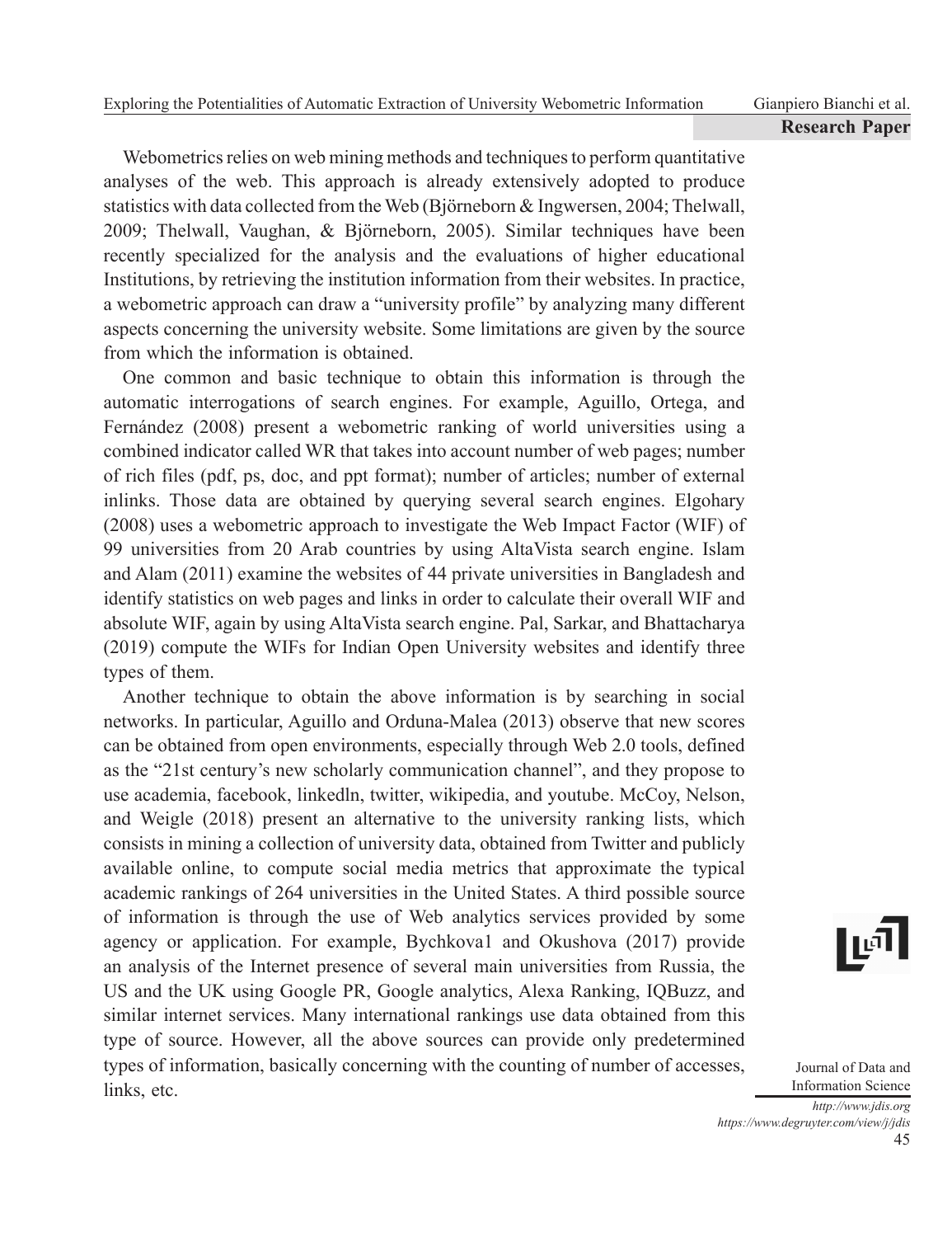To attain superior flexibility, we propose in this work the use of a sequence of automatic knowledge extraction techniques, in order to obtain, directly from the universities' websites, more advanced analyses, which could even be defined on demand. This approach is here integrated with the batch interrogation of search engines (in particular Bing, www.bing.com) and the use of a Web analytics provider (in particular SimilarWeb, http://www.similarweb.com). Hence, this study constitutes an integrated application of the webometric approach, exploiting all three categories of web mining: web content mining; web structure mining; web usage mining. In more detail, the knowledge extraction operations rely on web scraping and text mining techniques, using tools inspired by those introduced in a different context by Bruni and Bianchi (2020).

By exploiting the increased flexibility offered by our approach, we also contribute to the literature on the proposal of new indicators for the profiling of universities or higher education institutions using information available on the web. Note, however, that the proposed approach opens the door to many other possible indicators, hence the innovative content of this work is not limited to the specific indicators described.

Finally, we use the obtained indicators to provide a clusterization of 79 Italian universities using k-means approach. Note that, for some large universities, a considerable part of the website is split into the departmental websites, which in practice constitute autonomous websites. Hence, the analysis has to be repeated for each of them, reaching 632 scraped websites and greatly increasing the computational demand.

The article is organized as follows. Section 2 focuses on the purpose of this work. Section 3 describes the methodology and the data collection. Section 4 explains in detail the main results. Finally, Section 5 concludes the paper.

## **2 Purpose of the work**

The main objective of this work is to show the potential of recently developed approaches for the automatic extraction of non-trivial information from university websites. Since the information is automatically extracted, it can potentially be updated more often than once a year. Moreover, when the information is obtained directly from the websites, superior flexibility in the definition of the indicators becomes possible. Furthermore, this information will be safe from mishandling, since there will be no intermediaries, and from misinterpretation, since no third person interpretation is needed. This approach allows to collect a series of indicators on the efficiency of university websites and their effectiveness in disseminating key

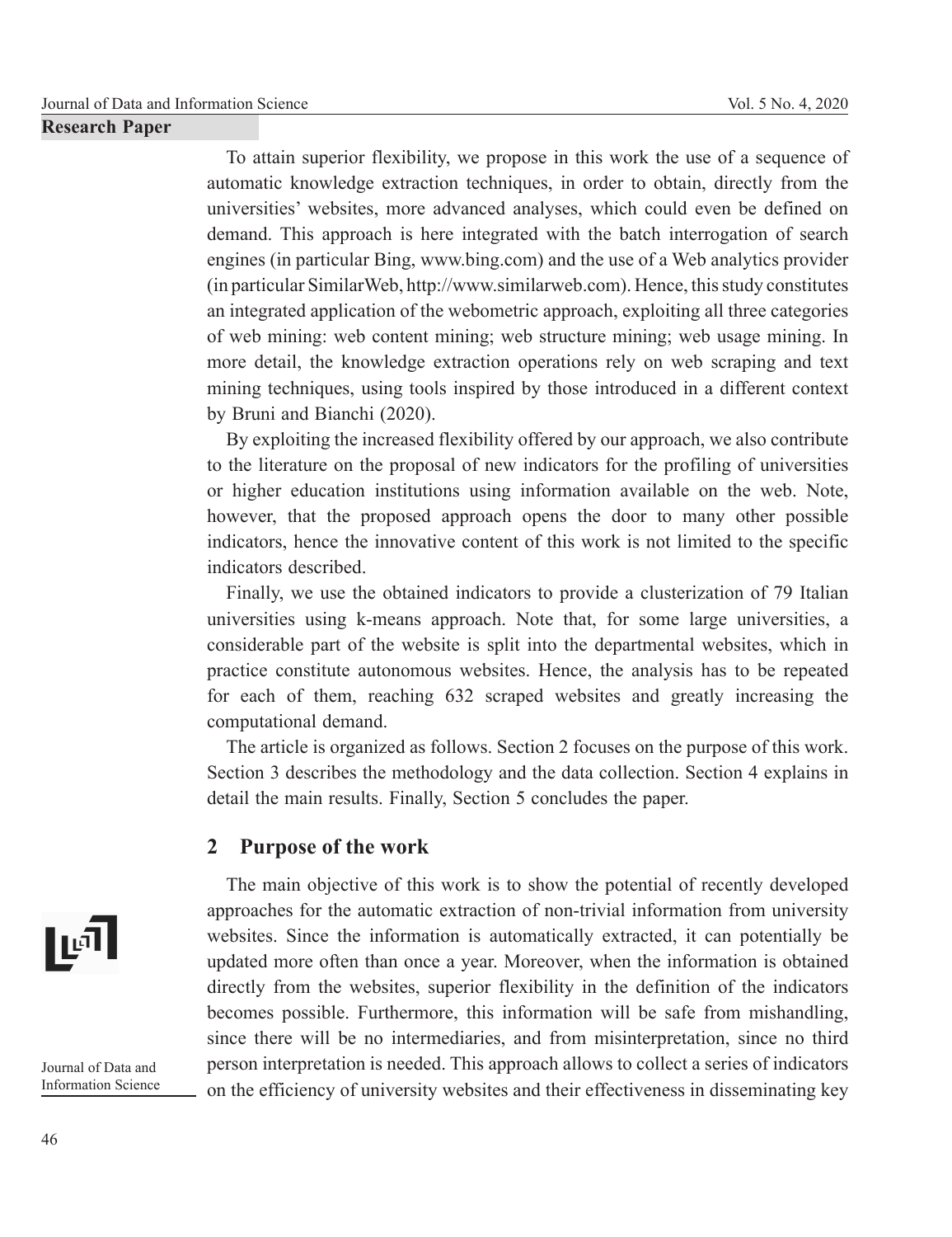content. These new indicators can complement the traditional indicators of scientific research (e.g. number of articles and number of citations) and teaching (e.g. number of students and graduates) by introducing new dimensions for the "profiling" of the universities analyzed.

# **3 Methodology and data collection**

Text Mining is a branch of Data Mining concerning the process of extracting high-quality information from texts (Aggarwal, 2018). When such a text is extracted from the web, text mining is called Web Mining. This is a prominent field of research due to the continuous expansion of the Internet and the consequent demand for always more effective information retrieval strategies. Recent web mining approaches take advantage from the integration of natural language processing with many advanced machine learning techniques, such as classification algorithms (Bruni & Bianchi, 2015) or logic-based information processing tools (Bruni et al., 2019).

Recently, Bruni and Bianchi (2020) have proposed an overall approach to websites categorization based on the use of automatic text scraping, image acquisition and processing, optical character recognition, natural language processing, and text mining to create data records representing in a standardized way the features of each website, and so they become able to use classification algorithms to perform a categorization. They apply this approach to the specific problem of the detection of websites providing e-commerce facilities. The present work is based on a similar sequence of web scraping and text mining operations to perform the quantitative analyses of the universities' websites, even if several modifications were introduced to deal with this completely different task.

In more detail, the first step consists of scraping the universities' websites. This went through three main steps: a) acquisition of the university's web addresses; b) validation of the websites; c) data extraction. Using official sources of information, the process of validation implemented a URL Retrieval technique which uses characteristics' identification to perform batch queries in the search engines. More specifically, it uses the denomination of the academic institutions as a search string. For each link found by the program, it evaluates the probability of correctness using a machine learning approach. The links whose probability exceeded a given threshold were accepted as valid ones. Even though the general rule was that of focusing on the corporate Web portal of universities, it has been needed—for a few large universities—to investigate also on university departments' websites, which in

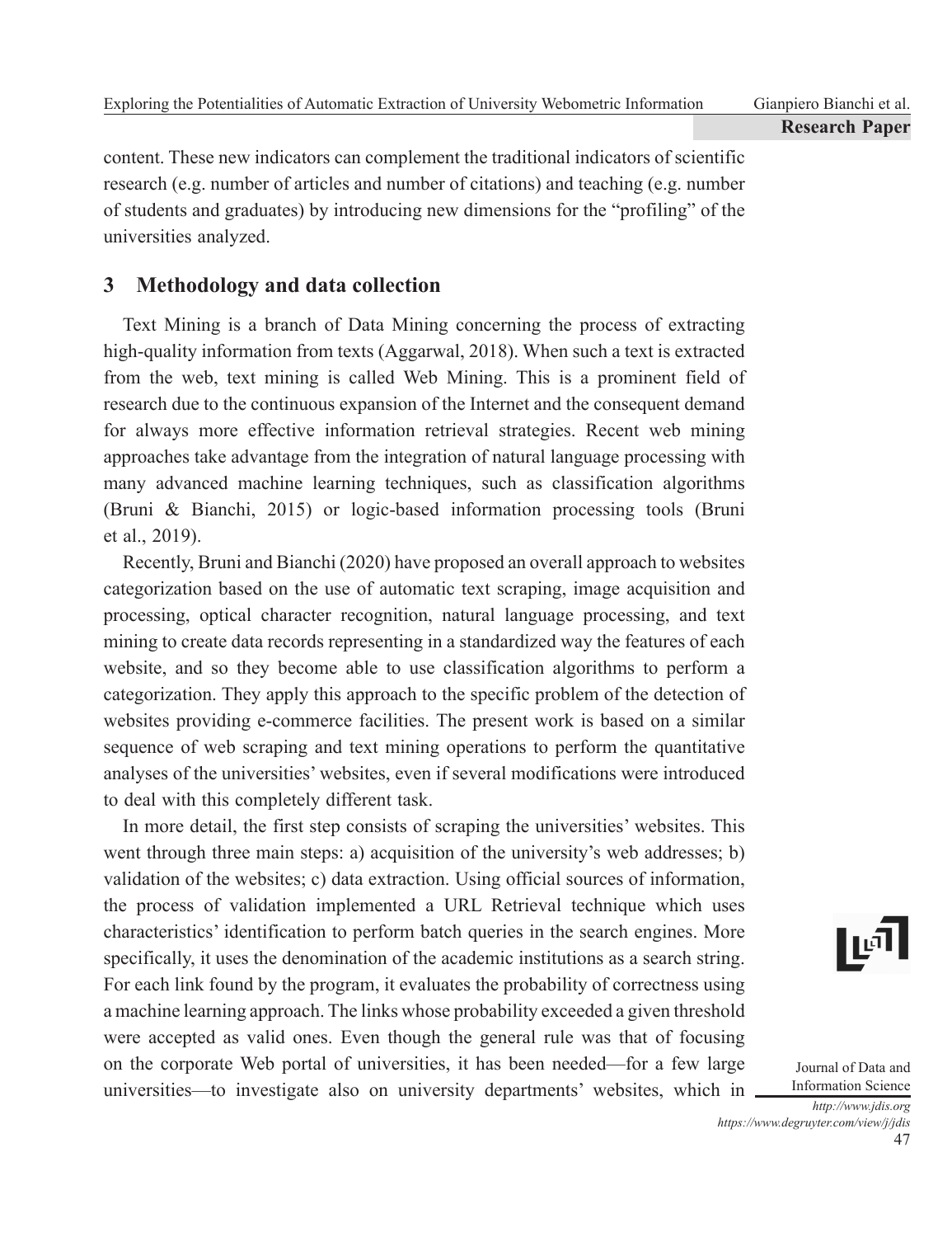practice constitute distinct websites. Extending the analysis to departments has been very demanding in terms both of data processing time and volume of downloaded data, since our analysis of 79 universities lead to 632 websites when counting the departmental ones.

The actual web scraping has started with the download of the websites' contents (texts, hyperlinks, HTML tags, meta-keywords, pdf files, etc.). Then, two types of web scraping have been applied: generic web scraping and specific web scraping. Generic web scraping assumes that the structure and the content of a website are not known in advance, so the site is scraped and processed in order to explore its structure first before starting with the information retrieval. In specific web scraping, instead, both structure and contents of the websites are known, so scraping programs just simulate the behavior of a user visiting the website and collecting all available information. As a standard practice, HTTP response codes and related errors are recognized and managed from website scraper program.

The scraped information has been stored in a NoSQL DB according to a semistructured form to allow for retrieving information efficiently by text mining techniques (Bianchi, Bruni, & Scalfati, 2018). After this, Natural Language Processing steps have been used to determine the meaning of the free text. The tasks implemented for text analysis include information retrieval and information extraction. Information retrieval implements different techniques based on regular expressions (RegEx or RegExp) that are extremely useful in extracting information from texts by searching for one or more matches of a specific search pattern. Finally, a web-mining phase has been carried in order to identify several types of specific contents not easily recognizable with other techniques. In particular, we search for:

- research articles, by looking for their structure (name of journal, abstract, references, etc.) to compute indicator 1 of Table 1;
- content files (pdf, doc, ppt, etc.) to compute indicator 2 of Table 1;
- the names of European research institutions, of Italian research institutions, and of private companies having the top 900 highest budgets for Research and Development, to compute indicator 3 of Table 1;
- teachers' emails, to compute indicator 4 of Table 1.

To complement the above information, we also extract more elementary additional information by submitting batch queries to search engines (in particular Bing, www.bing.com) or by using a leading provider of Web analytics data (SimilarWeb, www.similarweb.com) and the university structural information taken from the European Tertiary Education Register.

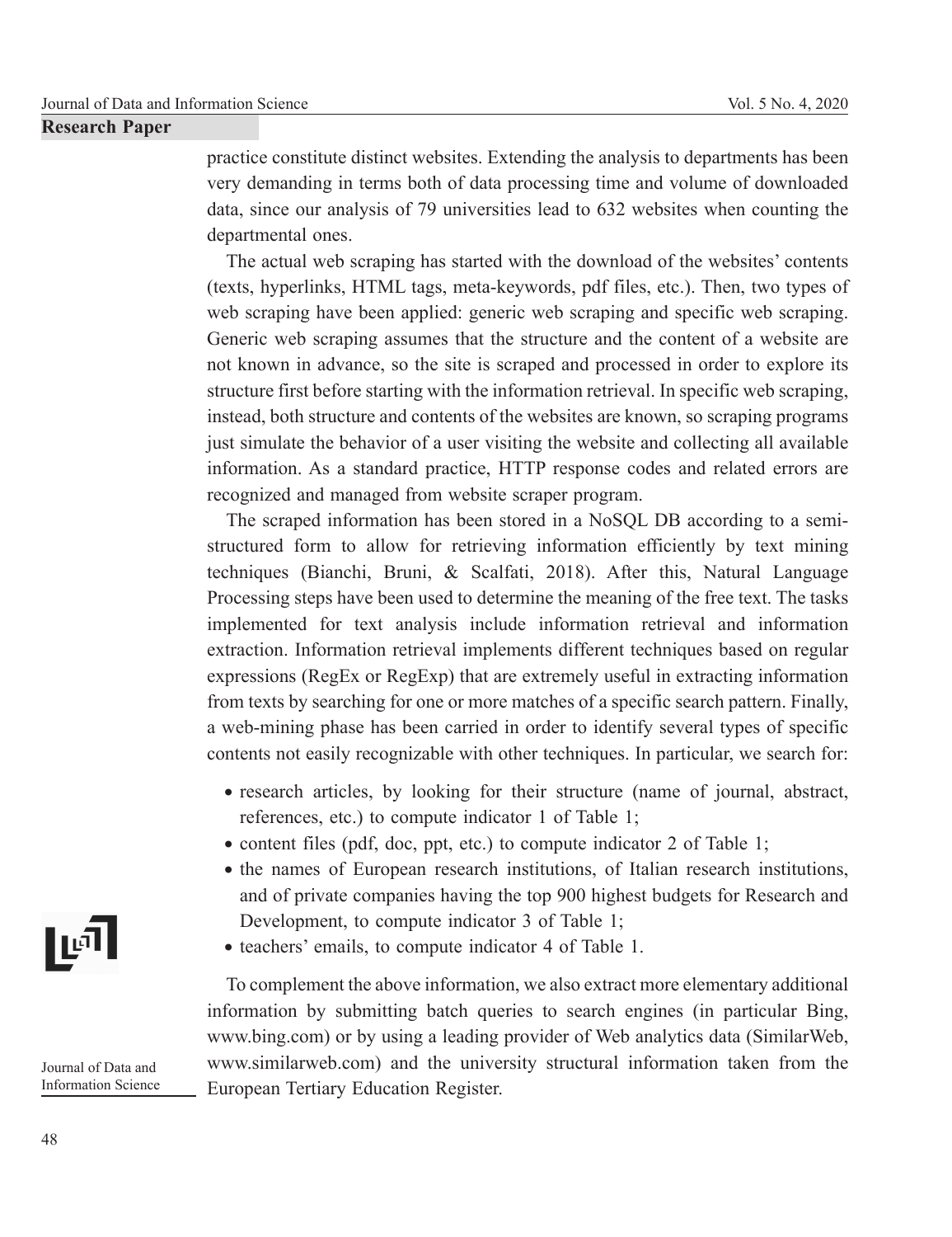# **4 Results**

The described methodology has been used to produce a set of 10 indicators described in Table 1. For each of them, we report the source of information (scraping and mining; search engines; web analytics), the computation formula, and a brief explanation of the rationale.

|                | No. Indicator name                           | Source                 | Description                                                                                                                            | Rationale                                                                                                                                                                                                       |
|----------------|----------------------------------------------|------------------------|----------------------------------------------------------------------------------------------------------------------------------------|-----------------------------------------------------------------------------------------------------------------------------------------------------------------------------------------------------------------|
| $\mathbf{1}$ . | Access to<br>research                        | Scraping and<br>mining | Number of research articles<br>$\log$ (number of professor)                                                                            | Measures the ability to provide access to<br>publications produced by the university,<br>slightly normalized by the size of the<br>institution                                                                  |
| 2.             | Access to<br>content                         | Scraping and<br>mining | Number of pdf, ppt, doc, rtf,<br>ps / log(number of<br>professor)                                                                      | Measures the ability to provide consents,<br>slightly normalized by the size of the<br>institution                                                                                                              |
| 3.             | Orientation to<br>external<br>collaborations | Scraping and<br>mining | Number of research<br>institutions (IT+EU) and<br>research-oriented companies<br>mentioned in the website/<br>log(number of professor) | Measures the ability of the website to<br>provide a comprehensive description of<br>the extent of on-going research (or<br>Third-mission) collaborations, slightly<br>normalized by the size of the institution |
| 4.             | Access to<br>information on<br>teaching      | Scraping and<br>mining | Percentage of teachers<br>providing their emails                                                                                       | Measures the possibility to easily get in<br>touch with professors                                                                                                                                              |
| 5.             | Visibility                                   |                        | Search engine Number of HTML pages<br>pointing to the university<br>website from external<br>domains / log(number of<br>professor)     | Measures how the university website is<br>visible from outside, slightly normalized<br>by the size of the institution                                                                                           |
| 6.             | Usability                                    | Analytics              | Percentage of contacts from<br>mobile devices                                                                                          | Level of use by the mobile-oriented<br>audience (largely including students).                                                                                                                                   |
| 7.             | Relevance                                    | Analytics              | (1/national ranking by<br>visitors) / $log(number of$<br>students)                                                                     | Websites' popularity at the national<br>level, slightly normalized by the size of<br>the institution                                                                                                            |
| 8.             | Intensity of<br>use                          | Analytics              | average time spent on the<br>website / number of pages<br>visited                                                                      | A key indicator of website effectiveness:<br>the more time is spent on the website,<br>the more relevant will be the available<br>contents                                                                      |
| 9.             | International<br>orientation                 | Analytics              | Percentage of foreign<br>contacts                                                                                                      | Popularity abroad as a condition to<br>attract customers (incl. students) and<br>partners                                                                                                                       |
| 10.            | Direct access                                | Analytics              | Percentage of direct<br>accesses                                                                                                       | Percentage of non-casual visitors as an<br>indicator of popularity and ability to<br>connect to a population of regular users                                                                                   |

| Table 1. Selected indicators to be used for profiling Italian universities' websites. |  |  |  |
|---------------------------------------------------------------------------------------|--|--|--|

The data collection has been designed to be totally web-based and fully transparent/ reproducible, and the data processing was assumed to be: a) suitable for a replication on a regular basis; b) effective in minimizing the influence of university size on websites' effectiveness; c) based on advanced text mining and machine learning techniques.

lঢ1

Journal of Data and Information Science *http://www.jdis.org*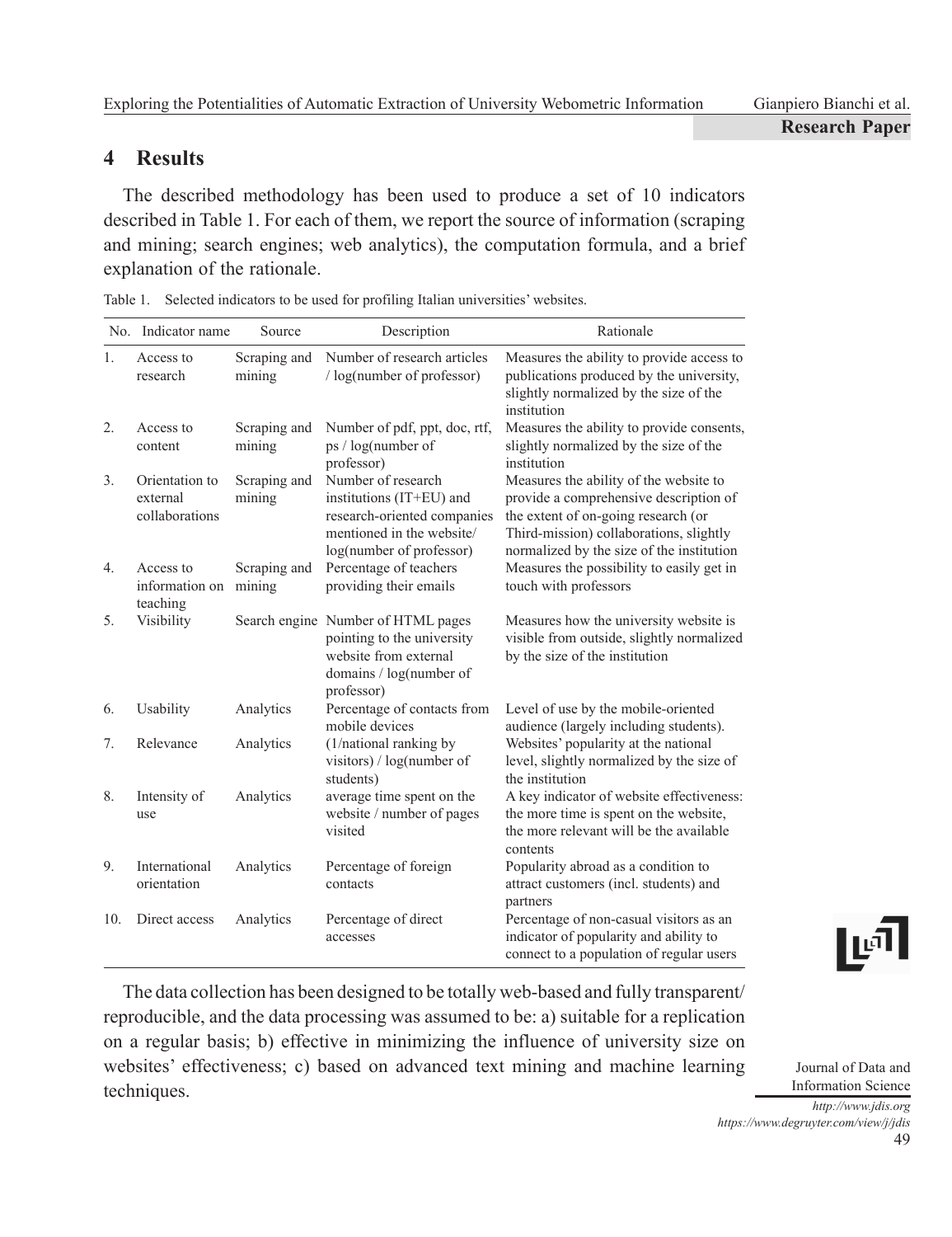As already mentioned, the aim of this study is to develop new indicators for profiling Italian universities according to the quality of their web activity. The indicators summarized in Table 1 can complement the many other traditional bibliometric indicators and altmetrics indicators developed for university activities.

The above indicators have also been used to perform a clusterization of Italian universities using the K-means algorithm, a well-established clustering technique. This algorithm aims at partitioning n observations into k clusters in which each observation belongs to the cluster with the nearest mean (which actually constitutes the centroid of the cluster). The application of this principle leads to a partition of the data space into Voronoi cells. Therefor, data are iteratively clustered in n groups of similar variances, minimizing a criterion known as the inertia or within-cluster sum-of-squares.

This algorithm has been applied by compressing the above indicators over two dimensions, called Impact and Website Quality, to allow an easier visualization. The first is obtained by a linear combination of indicators 1, 2, 3, 4, 5, 7 with unitary coefficients, while the second is a linear combination of the other indicators 6, 8, 9, 10 with unitary coefficients.

For this experiment, we use the data of 79 Italian universities, including all the Italian universities but excluding, to prevent comparability issues, two universities for foreign students and all the Italian online universities.

K-means algorithm requires the number of clusters k to be specified in advance. To determine the value of k representing the best compromise between distortion and number of clusters, it is often used the "elbow" method, which fits the model with a range of values for k, as reported in Figure 1.

This lead to the choice of 4 clusters. By analyzing the results, we note what follows.

Cluster 1 (blue) includes websites with a high number of visitors (which are indeed those of medium-large universities although the access rates were slightly normalized by university size) and providing extensive information about how to get in touch with the teaching staff (i.e. indirectly, to get information on teaching in general).

Cluster 2 (red) is influenced by the same indicators but rather with a negative sign: low access rates and poor information delivered to users. As a compensation, the quality level of these websites is, on average, higher than those of the other clusters.

Cluster 3 (green) includes several small and highly specialised universities, can be described as poorly performing in terms of Web quality while featuring not irrelevant access rates.

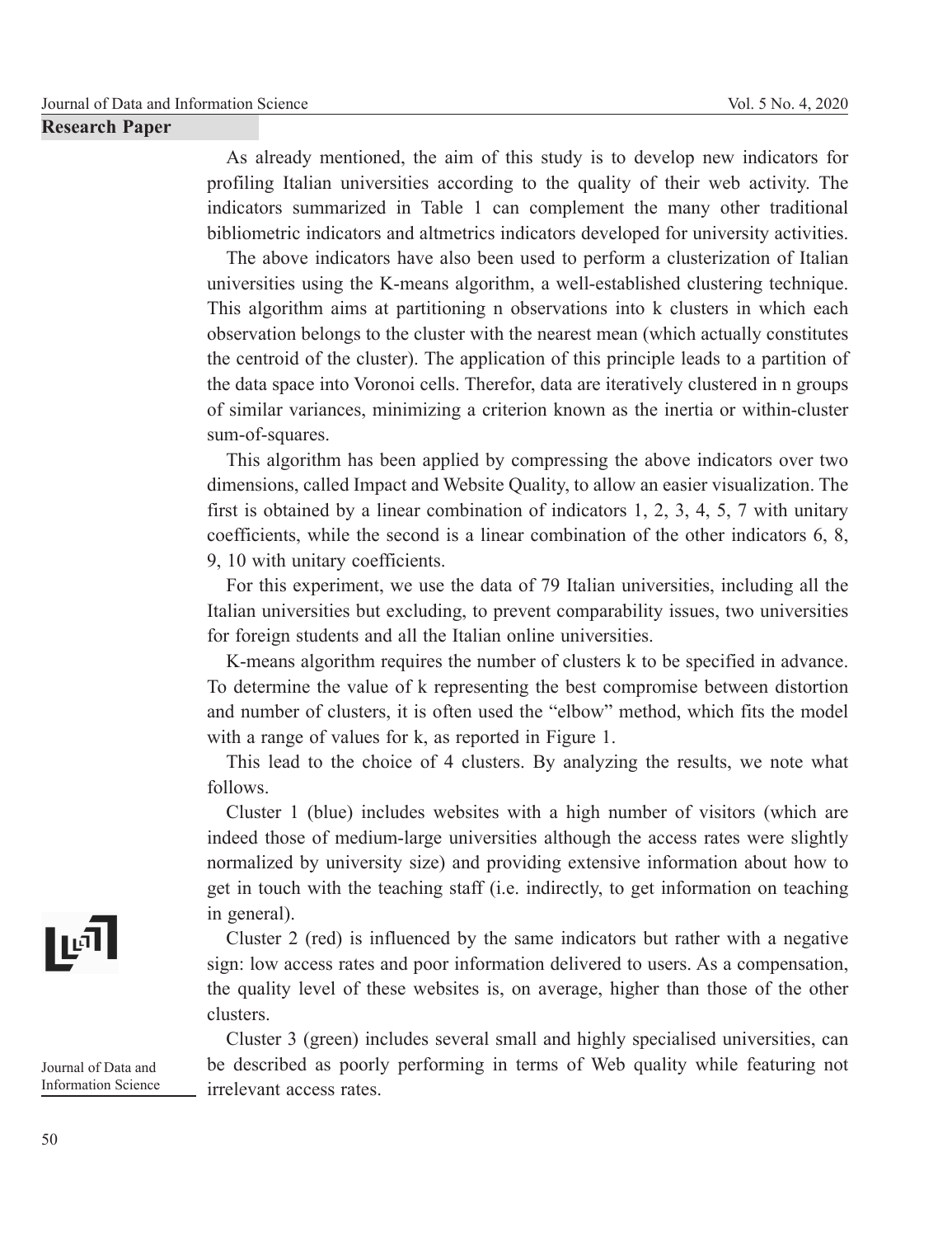Finally, Cluster 4 (yellow) is representing, in the middle, the group of universities with an average quality level of these websites and significant number of visitors compared to the Cluster 2 and 3.

This exercise has been designed to deliver most of its potential by comparing the website performance over time, thus allowing for spotting any progress in the ability of universities to make their websites increasingly attractive or effective. As a consequence, the description which can be given of the current profiling may reflect existing rankings based on structural and economic indicators.

The above described techniques have been implemented by using the functions K-means and K-ElbowVisualizer, from the Python library scikit learn.



Figure 1. Elbow technique applied for the determination of the number of clusters.

| Table 2. Clusters obtained for Italian universities. |  |
|------------------------------------------------------|--|
|------------------------------------------------------|--|

| Cluster1 (blue)   | unito, unimi, polimi, unipd, unibo, unifi, unipi, uniromal, unina                                      |
|-------------------|--------------------------------------------------------------------------------------------------------|
| Cluster2 (red)    | unisg, hunimed, iusspavia, unibz, sissa, imtlucca, sssup                                               |
| Cluster3 (green)  | univda, liuc, uninsubria, iulm, unisr, uniurb, unicam, unitus, lumsa, uniroma4, unicampus, unint.      |
|                   | eu, unieurm, unilink, unicas, unisannio, uniparth, unisob.na, univag, unite, unich, unimol, unifg, l   |
|                   | um, unisale, unibas, unicz, unirc, unime, unikore, uniss                                               |
| Cluster4 (yellow) | polito, unige, unibocconi, unicatt, unimib, unibg, unibs, unipv, unitn, univr, unive, iuav, uniud, uni |
|                   | ts, unipr, unimore, unife, univpm, unime, sns, unisi, unipg, uniroma2, luiss, uniroma3, unisa, polib   |
|                   | a, uniba, unical, unipa, unict, unica                                                                  |



Journal of Data and Information Science

51 *http://www.jdis.org https://www.degruyter.com/view/j/jdis*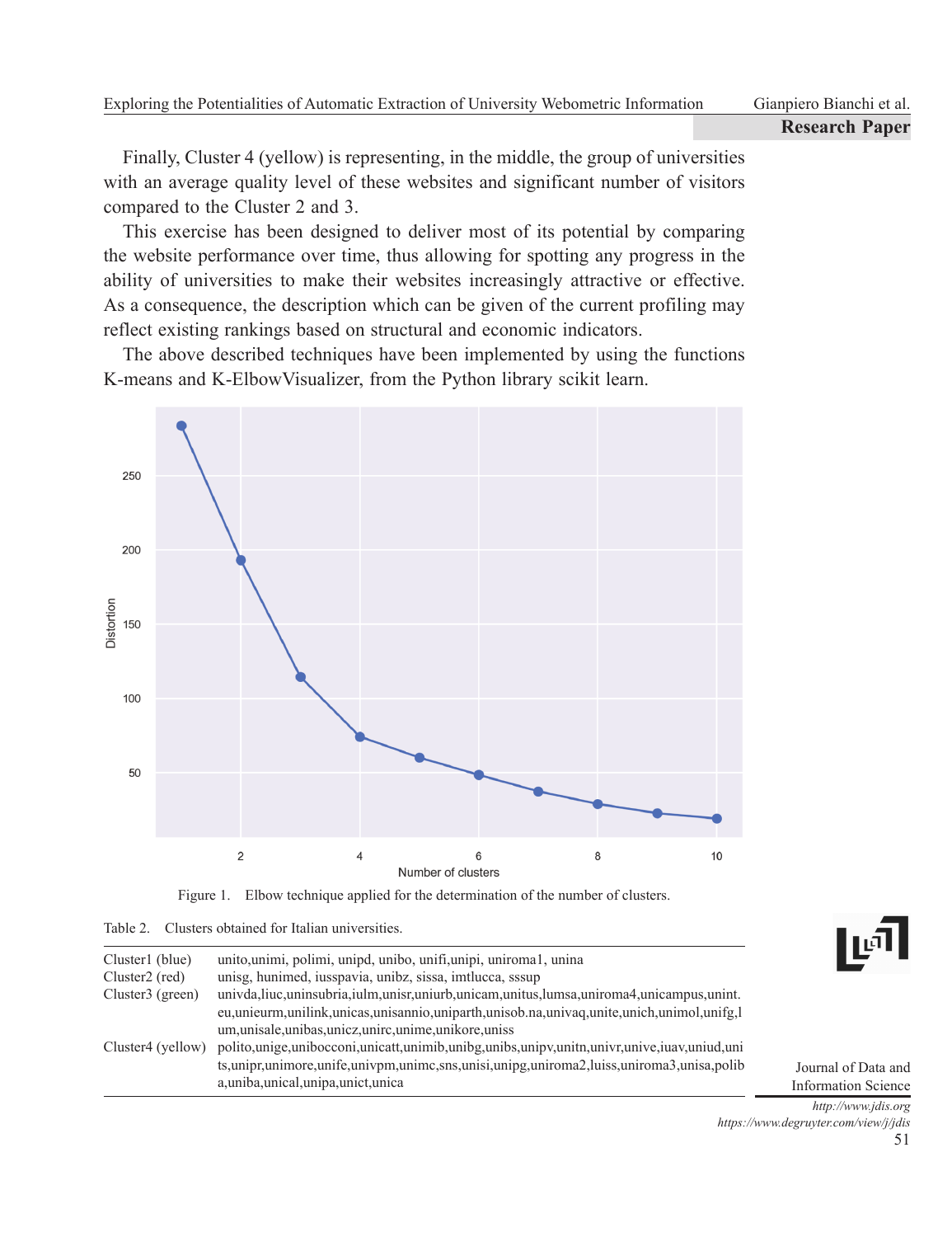

Figure 2. Websites of Italian universities grouped in clusters by quality and impact.

## **5 Conclusions**

This work presents the original application to university websites of a method of quantitative profiling based on automatic knowledge extraction from the web by means of web scraping, text mining, machine learning, and optimization. The methodology proposed in this study and its illustration on the case of Italian universities show its practical relevance for characterizing and profiling the activities of universities using their websites. The proposed approach is completely formal, hence it could be applied to other university systems.

We show the advantages of the automatic extraction of website information to build indicators of quality and impact of the university activities on the web. These new indicators allow superior flexibility and can complement traditional indicators of scientific research (e.g. number of articles and number of citations) and teaching (e.g. number of students and graduates), introducing new dimensions for "profiling" the analysed universities. Moreover, these new indicators can be used to identify groups of universities with common features on the basis of their websites characteristics.

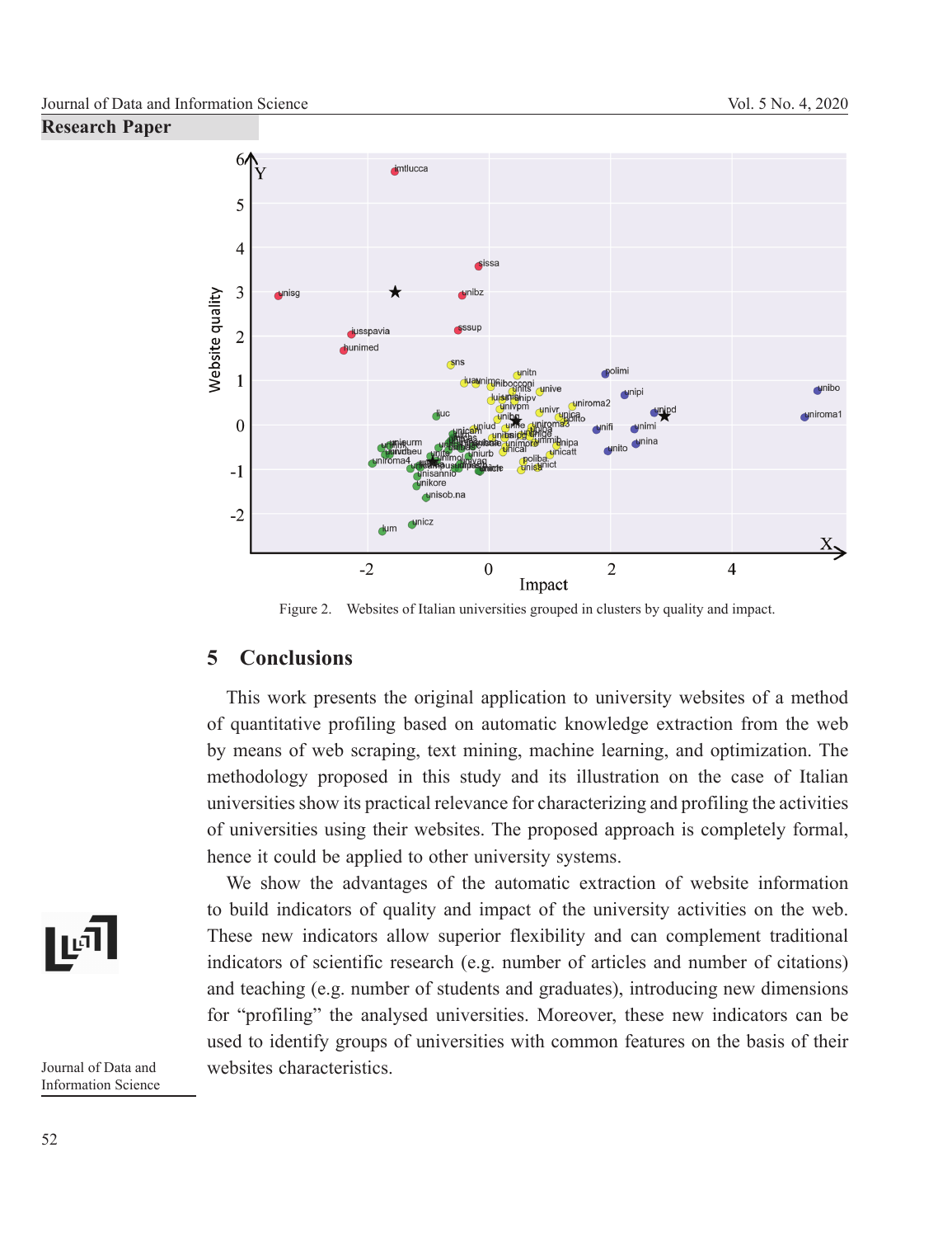Several expansions of this work are in preparation and left for future studies, including the extension of the analysis to several time periods in order to assess the ability of Italian leading academic institutions to develop their Web strategies in a comparable way. On the methodological side, the areas where most of the development efforts will be focused include: improving the quality of Web analytics; testing a web-scraping activity reading even more of the Web portal structure; developing further machine learning routines to extract additional information from the scraped data.

# **Acknowledgments**

This work is developed with the support of the H2020 RISIS 2 Project (No. 824091) and of the "Sapienza" Research Awards No. RM1161550376E40E of 2016 and RM11916B8853C925 of 2019. This article is a largely extended version of Bianchi et al. (2019) presented at the ISSI 2019 Conference held in Rome, 2–5 September 2019.

# **Author contributions**

All authors contributed equally to the research and to the preparation of the article.

# **References**

Aggarwal, C.C. (2018). Machine learning for text. Springer.

- Aguillo, I.F., Ortega, J.L., & Fernández, M. (2008). Webometric ranking of world universities: Introduction, methodology, and future developments. Higher education in Europe, 33(2–3), 233–244.
- Aguillo, I.F., & Orduna-Malea, E. (2013) The Ranking Web and the "World-Class" Universities: New Webometric Indicators Based on G-Factor, Interlinking, and Web 2.0 Tools. In book: Building World-Class Universities pp. 197–217. doi: 10.1007/978-94-6209-034-7\_13
- Bar-Ilan, J. (2019). Data Collection from the Web for Informetric Purposes. In Springer Handbook of Science and Technology Indicators (pp. 781–800). Springer, Cham.
- Bianchi, G., R. Bruni, & F. Scalfati, (2018). Identifying e-Commerce in Enterprises by means of Text Mining and Classification Algorithms. Mathematical Problems in Engineering, 7231920.1-7231920.8.
- Bianchi, G., Bruni, R., Laureti Palma, A., Perani, G., & Scalfati, F. (2019). The corporate identity of Italian Universities on the Web: a webometrics approach. In the Proceedings of the 2019 ISSI Conference ISSI (pp. 2273–2278).
- Björneborn, L., & Ingwersen, P. (2004). Toward a basic framework for webometrics. Journal of the American Society for Information Science and Technology, 55(14), 1216–1227.

Journal of Data and Information Science

ا¤ا|

*http://www.jdis.org https://www.degruyter.com/view/j/jdis*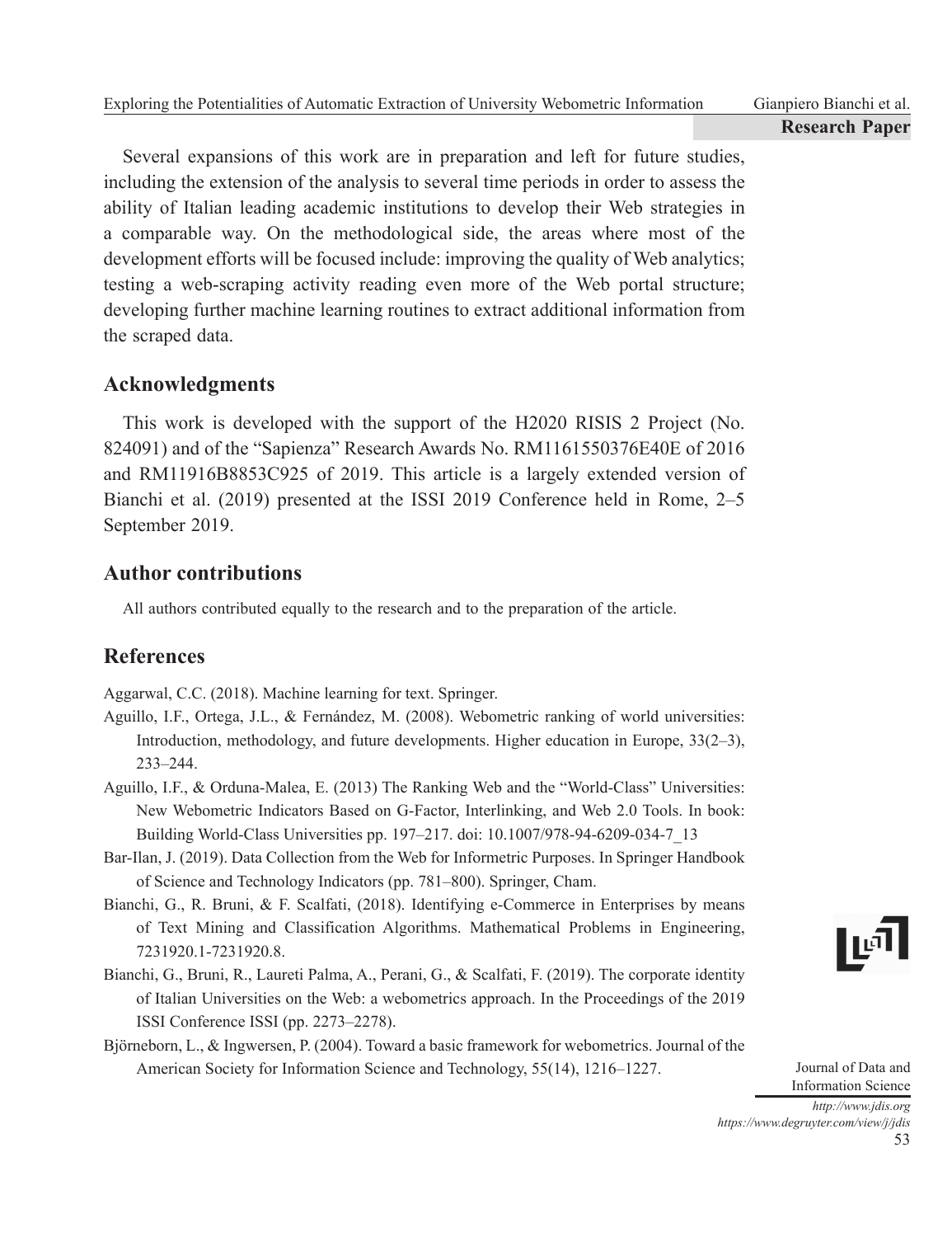- **Research Paper**
- Bruni, R., & Bianchi, G. (2015). Effective classification using a small training set based on discretization and statistical analysis. IEEE Transactions on Knowledge and Data Engineering, 27(9), 2349–2361.
- Bruni, R., Bianchi, G., Dolente, C., & Leporelli, C. (2019). Logical Analysis of Data as a Tool for the Analysis of Probabilistic Discrete Choice Behavior. Computers & Operations Research, 106, 191–201.
- Bruni, R., & Bianchi, G. (2020). Website categorization: A formal approach and robustness analysis in the case of e-commerce detection. Expert Systems with Applications, 142, 113001.
- Bychkova1, M.N., & Okushova, G.A. (2017). Methods of analysis of a modern university's presence in the Internet communicative space. AI & Society, 32, 89–100.
- Daraio, C., & Bonaccorsi, A. (2017). Beyond university rankings? Generating new indicators on universities by linking data in open platforms. Journal of the Association for Information Science and Technology,  $68(2)$ ,  $508-529$ .
- Daraio, C., & Glänzel, W. (2016). Grand challenges in data integration—State of the art and future perspectives: An introduction. Scientometrics, 108(1), 391–400.
- Daraio, C., Bruni, R., Catalano, G., Daraio, A., Matteucci, G., Scannapieco, M., ... , & Lepori, B. (2020). A tailor-made data quality approach for higher educational data. Journal of Data and Information Science, 5(3), 129–160.
- Elgohary, A.E. (2008). Arab universities on the web: A webometric study. Electronic Library, 26(3), 374–386.
- Glänzel, W., Moed, H.F., Schmoch, U., & Thelwall, M. (2019). Springer Handbook of Science and Technology Indicators. Springer Nature.
- Göransson, B., & Brundenius, C. (2010). Universities in transition: The changing role and challenges for academic institutions. Springer Science & Business Media.
- Islam, M.A., & Alam, M.S. (2011). Webometric study of private universities in Bangladesh. Malaysian Journal of Library and Information Science, 16(2), 115–126.
- McCoy, C.G., Nelson, M.L., & Weigle, M.C. (2018) Mining the Web to approximate university rankings. Information Discovery and Delivery, 46(3), 173–183.
- Pal, A., Sarkar, A., & Bhattacharya, U. (2019). Webometric analysis of open universities in India. Library Philosophy and Practice. 3038.
- Seeber, M., Lepori, B., Lomi, A., Aguillo, I., & Barberio, V. (2012). Factors affecting web links between European higher education institutions. Journal of informetrics, 3, 435–447.
- Thelwall, M. (2019). Online Indicators for Non-Standard Academic Outputs. In Springer Handbook of Science and Technology Indicators (pp. 835–856). Springer, Cham.
- Thelwall, M. (2009). Introduction to webometrics: Quantitative web research for the social sciences. Synthesis lectures on information concepts, retrieval, and services 1.1 p. 1–116.
- Thelwall, M., Vaughan, L., & Björneborn, L. (2005). "Webometrics." Annual Review of Information Science and Technology 39.1 p. 81–135.

## Vaughan, Liwen, & R. Yang. (2013). Web traffic and organization performance measures: Relationships and data sources examined. Journal of Informetrics 7.3 p. 699–711.

∎⊡